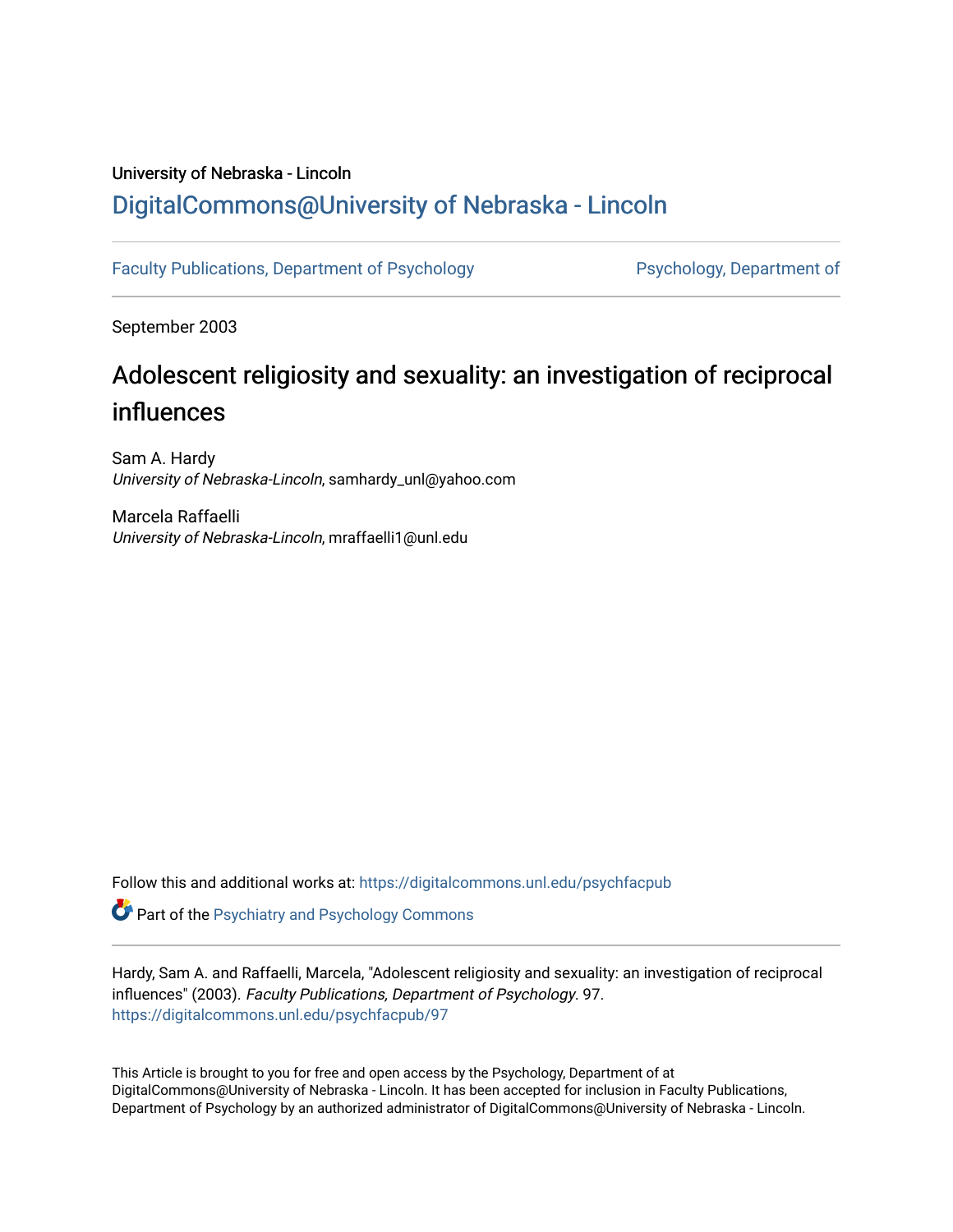Published in *Journal of Adolescence* 26 (2003), pp. 731–739. Copyright © 2003 The Association for Professionals in Services for Adolescents. Published by Elsevier Ltd. Used by permission. DOI:10.1016/j.adolescence.2003.09.003 Online @ http://www.elsevier.com/locate/jado

## **Adolescent religiosity and sexuality: an investigation of reciprocal influences**

## Sam A. Hardy,

*Department of Psychology, University of Nebraska–Lincoln, 238 Burnett Hall, Lincoln, NE 68588–0308, USA.* Corresponding author: E-mail samhardy\_unl@yahoo.com

Marcela Raffaelli,

*Department of Psychology, Institute for Ethnic Studies, University of Nebraska–Lincoln, 238 Burnett Hall, Lincoln, NE 68588–0308, USA*

*Received and accepted September 2003*

**Abstract:** The present study examined potential bi-directional associations between religiosity and first sexual intercourse. The sample, drawn from the National Longitudinal Survey of Youth, included 303 teens (22% Hispanic, 35% Black, 43% White; 53% male) aged 15–16 in 1996 and 17– 18 in 1998. All teens included in the sample were virgins at Time 1. In the longitudinal analyses, higher Time 1 religiosity (a composite of importance of religion and frequency of church attendance) was associated with a lower likelihood of first sexual intercourse between Time 1 and Time 2. However, transition to sexual activity between Time 1 and Time 2 was not significantly related to Time 2 religiosity. Thus, results do not support a bi-directional association; instead, it appears that teens with higher levels of religiosity tend to delay sexual involvement more than those with lower levels of religiosity.

## **1. Introduction**

Adolescent sexuality represents an area that frequently catches the interest of researchers, policy makers, and health practitioners. This interest stems largely from the potential negative consequences (e.g. pregnancy and sexually transmitted diseases) associated with sexual activity in the teen years (Maynard, 1997; Centers for Disease Control and Prevention, 2000). Because of these potential consequences, scholars have searched for factors associated with delayed sexual initiation. One such factor is religiosity, or religious attitudes and behaviours (Wilcox, Rostosky, Randall, & Wright, 2001; Rostosky, Wilcox, Wright, & Randall, in press). Most research on religion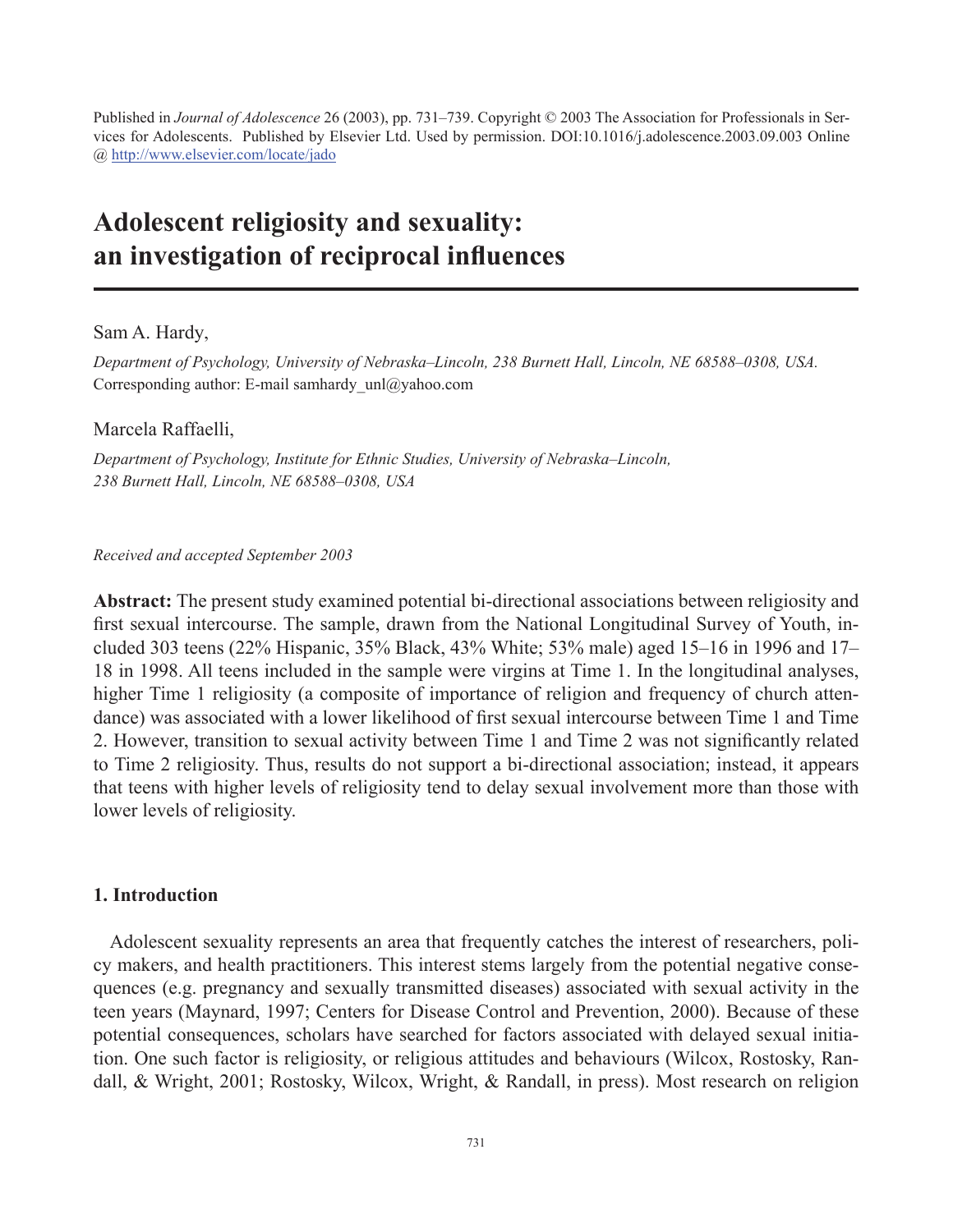and sexuality has sought to understand whether, and to what extent, religiosity influences sexual behaviour. This research suggests that religiosity likely delays the onset of sexual intercourse, and may reduce sexual activity thereafter (Wilcox et al., 2001; Rostosky et al., in press). In addition, some scholars suggest that religion may not only impact sexual behaviour, but there may also be a reciprocal influence whereby sexual behaviour affects religiosity (Thornton & Camburn, 1989; Benda & Corwyn, 1997; Wilcox et al., 2001). However, few studies have empirically examined this possibility; hence, more research is needed in order to help provide a clearer picture of how religiosity and sexual behaviour are linked (Wilcox et al., 2001). Therefore, the purpose of this study was to extend the existing research on bi-directional associations between religiosity and adolescent sexual behaviour.

One possible avenue by which religion may influence the timing of an adolescent's transition to sexual activity may be by acting as a source of social control (Ellison & Levin, 1998; Wilcox et al., 2001). According to social control theorists, humans all have an innate drive towards deviance that can be restrained by bonds to social organizations (Durkheim, 1897/1951; Hirschi, 1969). In line with this notion it may be suggested that, although teens might have a tendency towards sexual involvement, if they are bonded to a social organization with conservative norms regarding sexual behaviour (such as a religious organization), they should be motivated to delay sexual behaviour (see Crockett, Bingham, Chopak, & Vicary, 1996).

Part of the basis for religion as a social control is that it provides consequences for deviance, such as guilt, shame, public embarrassment, and threat or expectation of divine punishment (Ellison & Levin, 1998). Knowledge and fear of these consequences provides motivation for conformity to religious doctrines. However, if religious individuals do choose to deviate from the norms of their religion, they may experience these consequences and the associated psychological distress. This distress can be thought of as a type of ''cognitive dissonance'' (Festinger, 1962), a mental state that arises when there is a contradiction between what an individual believes and how he or she behaves. Therefore, if teens affiliated with religions that proscribe premarital sex decide to engage in premarital sexual activity they may experience cognitive dissonance in the form of feelings of ''unworthiness.'' For individuals to decrease the strain of cognitive dissonance, they typically change either the behaviours or cognitions that are in opposition. Hence, a sexually experienced religious teen can reduce cognitive dissonance either by ceasing to engage in sexual activity or by altering religious beliefs or behaviours, so that the belief-behaviour contradiction will decrease. In short, in conjunction with cognitive dissonance theory, social control theories of religion can be used to explain possible bi-directional relations between sexual activity and religiosity.

Our empirical understanding of the association between religiosity and adolescent sexual behaviour is fairly limited. This is likely because the existing research is largely cross-sectional, atheoretical and not directly or specifically focused on religion and sexual behaviour (Wilcox et al., 2001). However, there is enough empirical work to suggest that religiosity is associated with teen sexual behaviour, at least in some contexts and among some populations (Wilcox et al., 2001). Specifically, it seems that higher levels of reported religiosity are linked to later age of initial coitus or less likelihood of reporting sexual experience (for a recent review of this research see Wilcox et al., 2001).

Almost all studies of religiosity and teen sexual behaviour posit a unidirectional linkage whereby religiosity influences sexual behaviour. The key problem with this is that it might por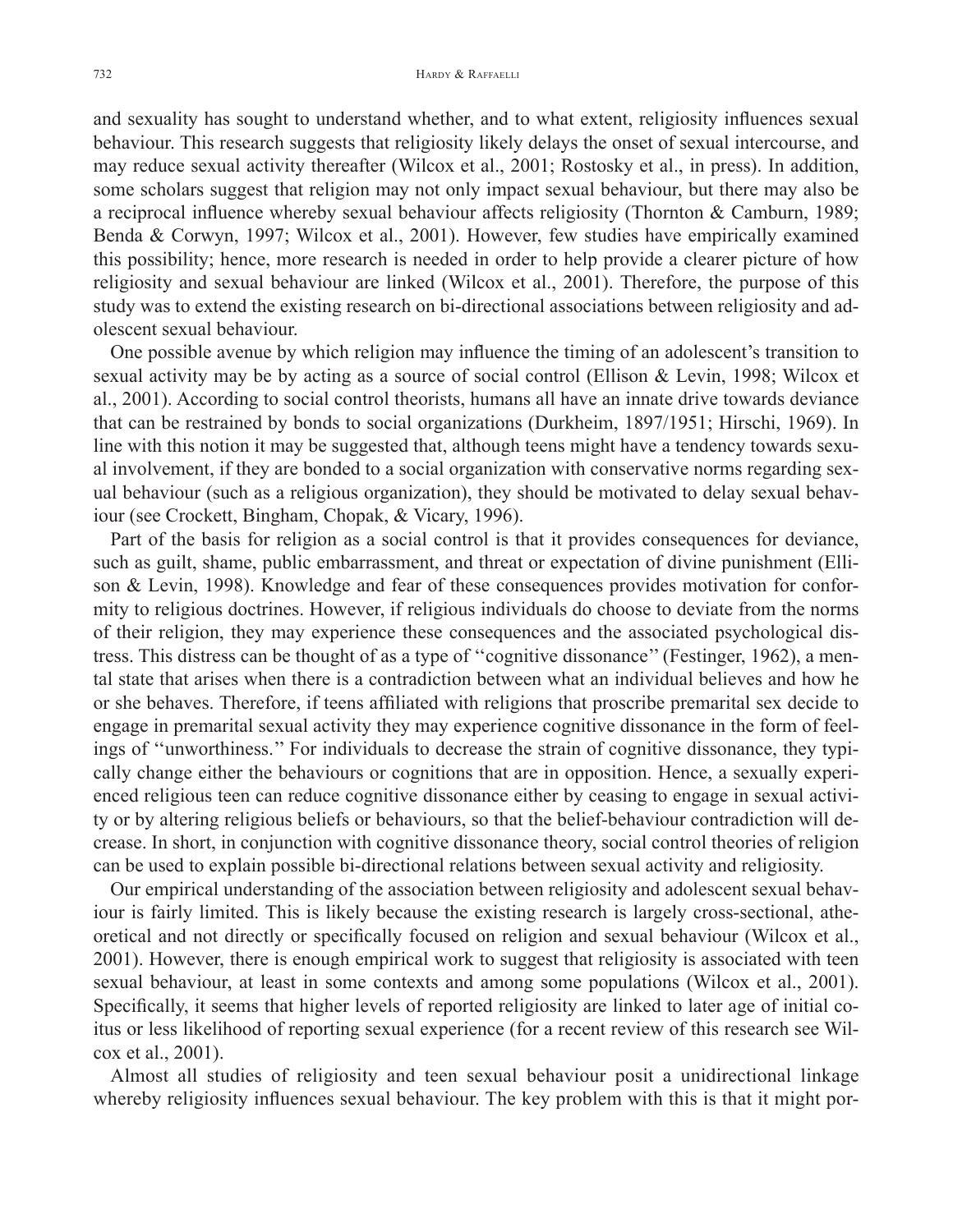tray an inaccurate picture of relations between religiosity and initial sexual intercourse; it might attribute more influence to religiosity than is warranted. At least part of the association reported between religiosity and first sexual intercourse might be due to the reciprocal influence of transitioning to sexual experience on subsequent religiosity. However, this possibility has not been adequately explored.

Some arguments for reciprocal influences of sexual behaviour on religiosity have emerged, although the research is cross-sectional. For example, one study analysed cross-sectional data using structural equation modelling to test a model of relations between religiosity, sexual attitudes, and sexual behaviours among White teens 18 years of age (Thornton & Camburn, 1989). Church attendance significantly predicted sexual attitudes (permissiveness) and behaviours (coital experience and number of sex partners), whereas sexual permissiveness but not coital experience predicted religious attendance (Thornton & Camburn, 1989). Another cross-sectional study, which utilized 2-stage least-squares regression analysis to examine a model of religiosity and several forms of delinquency, reported that religiosity did not significantly predict frequency of sexual intercourse in the past year, but frequency of sexual intercourse negatively predicted religiosity (Benda & Corwyn, 1997). These studies offer mixed support for bi-directional influences between religiosity and initial coitus, but, given their cross-sectional design, the findings must be seen as tentative. Specifically, in both studies the authors merely examined relations in one direction, and then the other, according to the models they proposed; they did not assess change in religiosity. Thus, no conclusions are possible regarding causal directionality.

A recent study tested bi-directional associations between religiosity and first sexual intercourse over a 1-year period using data from the National Longitudinal Survey of Adolescent Health (Meier, 2003). The sample consisted of 15–18 year old virgins. Higher initial religiosity was linked to lower likelihood of transition to sexual intercourse for female teens but not male teens (after controlling for sex attitudes), but engaging in sexual activity was not associated with a subsequent change in religiosity for male teens or female teens. Hence, this study provides partial support for the influence of religion on sexual activity, but no support for a reciprocal effect of initial sexual experience on religiosity.

In summary, while higher religiosity is often associated with delayed first sexual intercourse or lower likelihood of sexual experience, the few studies that have examined the reciprocal effect of transition to sexual activity on religiosity have yielded mixed results. Moreover, of the three studies that have tested bi-directional relations between religiosity and initial sexual intercourse, only one has been longitudinal. Hence, to advance our understanding of the ways in which teen religiosity is related to sexual behaviour, further investigations of bi-directionality using longitudinal methodology are warranted.

The current study was a 2-year longitudinal study involving data from two different time points. The goal of the study was to examine bi-directional influences between religiosity and teen sexual behaviour using longitudinal data. Based on prior theory and research, two hypotheses were formulated. First, it was hypothesized that teens who reported higher religiosity would be less likely to transition to sexual activity than those who reported lower religiosity. Second, it was hypothesized that teens who transitioned to sexual activity would experience a significant decrease in religiosity. In order for a bi-directional view of the association between religion and teen sexual behaviour to be supported, religiosity must predict the transition to sexual activity, and transition to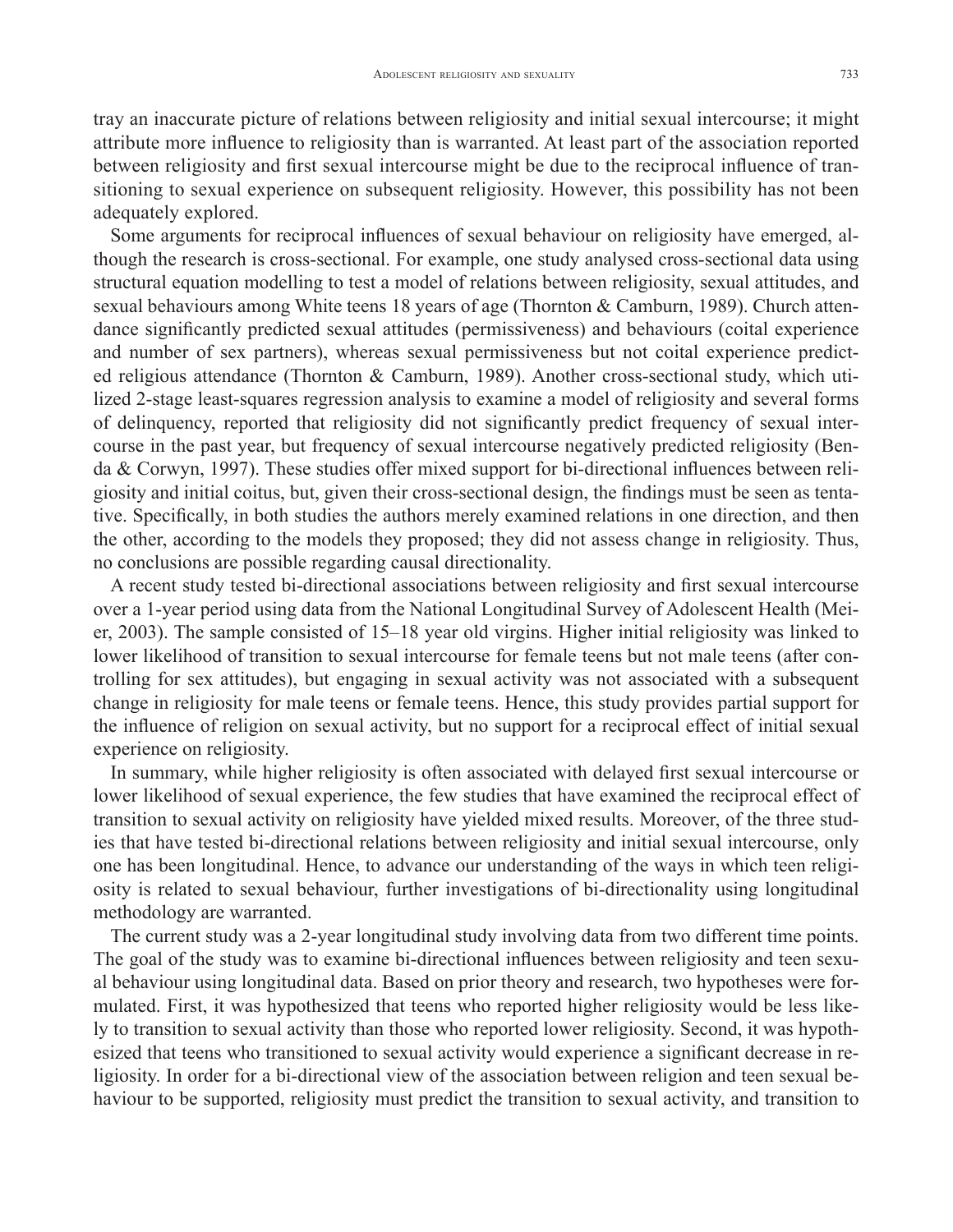initial intercourse must predict subsequent religiosity. Lastly, prior research on religiosity and teen sexuality has sometimes found that associations differ according to gender and ethnicity. Thus, we also examined gender and ethnicity effects.

## **2. Method**

## *2.1. Sample and procedures*

Data came from the National Longitudinal Survey of Youth (NLSY). The NLSY began in 1979 with a national sample of young adults aged 14–21 (*N =* 12,686; female *N =* 6,283; Zagorsky & White, 1999), with an oversample of Blacks, Hispanics, and low SES Whites; the low SES Whites have since been dropped from the study. In 1986, children of female participants were added to the study, and have been assessed every 2 years thereafter. Since 1988, children 10 years and older have provided self-report data on religiosity, and those 13 years and older have reported on their sexual experience.

The sample for the present study was drawn from the 635 teens aged 15–16 in 1996. These teens were selected because they were administered the relevant religiosity and sexuality questions in both 1996 (Time 1) and 1998 (Time 2). At Time 1 data collection, 252 (40%) reported prior sexual intercourse, 332 (52%) reported they had never had sexual intercourse, and 51 (8%) had missing data on the sexual behaviour variable. Additionally, of the 332 Time 1 virgins, 1 was missing data on Time 1 religiosity, and 28 were missing data on Time 2 sexual intercourse. The present study involved those teens who were virgins in 1996 and had complete data on study variables. Thus, the analytic sample included 303 sexually inexperienced teens (22% Hispanic, 35% Black, 43% non-Hispanic/non-Black; 53% male). Individuals included in the final analyses (*N =* 303) did not differ significantly from those with missing data (*N =* 29) in terms of gender, ethnicity, religiosity, or sexual behaviour.

## *2.2. Measures*

## *2.2.1. Ethnicity*

Ethnicity was coded by the NLSY as Hispanic, Black, or non-Hispanic/non-Black. The non-Hispanic/non-Black teens were primarily White, and thus will hereafter be referred to as White teens. For the analyses conducted in the present study, ethnicity was dummy coded into two variables using White teens as the reference or contrast group. Thus, one dummy coded variable compared Hispanic teens to Black teens and White teens, and the other compared Black teens to Hispanic teens and White teens.

#### *2.2.2. Religiosity*

Teens' perceptions of how important religion was to them were assessed at each time point with the question, ''How important would you say religion is to you?,'' with a response scale from 1 (*not important at all*) to 4 (*very important*; Time 1: *M =* 3.27; S.D. = 0.86; Time 2: *M =* 3.30; S.D.  $= 0.80$ ). Frequency of religious attendance in the past year was assessed at each time point by the question, ''In the past year about how often have you attended religious services?,'' with a response scale from 1 (*never*) to 6 (*once a week or more*; Time 1: *M =* 3.38; S.D.=1.75; Time 2: *M*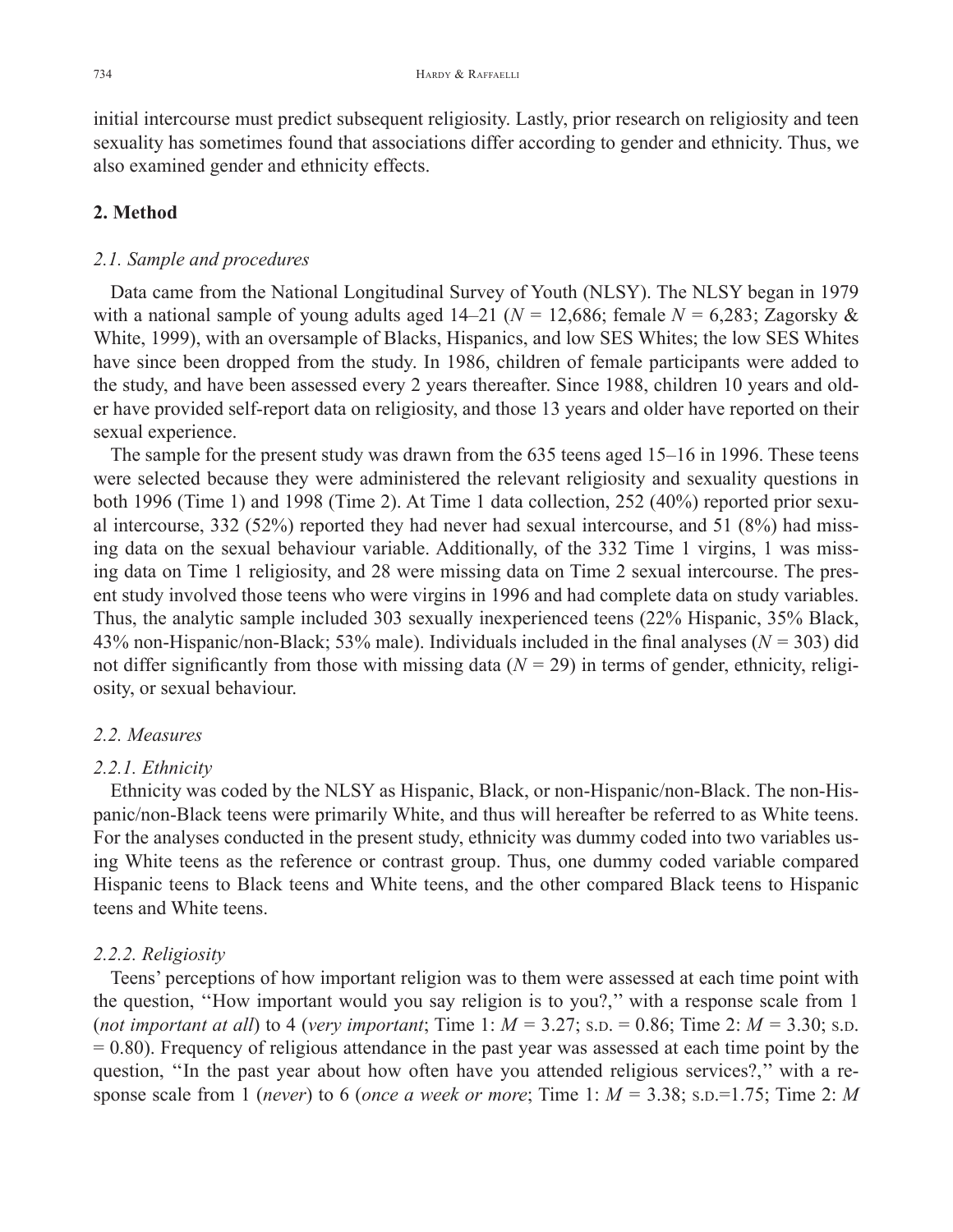$=$  3.14; s.p.=1.68). Due to high correlations between the two religiosity items (Time 1:  $r = 0.47$ ; Time 2:  $r = 0.50$ ), religiosity composites were formed for each time point. The religiosity composites were created by first standardizing each item (using z-score transformation) and then averaging individual scores on the two items (Time 1:  $M = 0.0$ ; s.p.=0.86; Time 2:  $M = 0.0$ ; s.p.=0.87).

#### *2.2.3. Sexual status*

At each time point, teens answered yes or no to the question, ''Have you ever had sexual intercourse?" ( $no = 0$ ,  $yes = 1$ ). Using this measure it can be established whether teens had their first sexual experience between the first and second time point (146; 48%) or whether they were still virgins at the second time point (*N =*157; 52%).

## **3. Results**

Analyses were conducted using hierarchical logistic regression to test the hypothesis that religiosity negatively predicts subsequent first sexual intercourse, and hierarchical linear regressions to determine whether transition to sexual intercourse negatively predicts subsequent religiosity. Given that prior research suggests there may be gender and ethnic differences in religiosity, sexual behaviour, and the associations between the two (Wilcox et al., 2001), gender and ethnicity were entered on the first step in all analyses. Further, gender and ethnic interactions were assessed by entering interaction terms for gender by religiosity and ethnicity by religiosity as a final step in each analysis.

## *3.1. Religiosity predicting first sexual intercourse*

Hierarchical logistic regression analyses were used to test the hypothesis that religiosity at Time 1 would be negatively associated with sexual experience at Time 2 (Hypothesis 1). Gender and ethnicity were entered in the first step,  $\chi^2(3, 303) = 3.38$ ; ns, and religiosity in the second step,  $\chi^2\Delta(1,303) = 6.06$ ;  $p < 0.05$ : Time 1 religiosity predicted first sexual intercourse by Time 2, after controlling for gender and ethnicity (Table 1). Specifically, teens who reported higher Time 1 reli-

| Predictors         | Step 1  |               |      | Step 2   |               |      |  |
|--------------------|---------|---------------|------|----------|---------------|------|--|
|                    | B       | Wald $\chi^2$ | Odds |          | Wald $\chi^2$ | Odds |  |
| Gender             | $-0.17$ | 0.52          | 0.85 | $-0.07$  | 0.08          | 0.94 |  |
| Hispanic           | 0.45    | 2.23          | 1.57 | 0.49     | 2.55          | 1.63 |  |
| Black              | 0.38    | 2.04          | 1.46 | 0.53     | 3.65          | 1.70 |  |
| Time 1 religiosity |         |               |      | $-0.35*$ | 5.90          | 0.70 |  |

| Hierarchical logistic regression of time 1 religiosity on time 2 sexual status |  |  |  |  |  |  |  |  |  |  |  |
|--------------------------------------------------------------------------------|--|--|--|--|--|--|--|--|--|--|--|
|--------------------------------------------------------------------------------|--|--|--|--|--|--|--|--|--|--|--|

*Note*: sexual status  $(0 = no; 1 = yes)$ ; gender  $(0 = male, 1 = female)$ ; Hispanic  $(0 = other, 1 = Hispanic)$ ; Black  $(0 = other; 1 = the)$  $1 = Black$ ).

 $N = 303$ .

Table 1

\* $p$  < 0.05.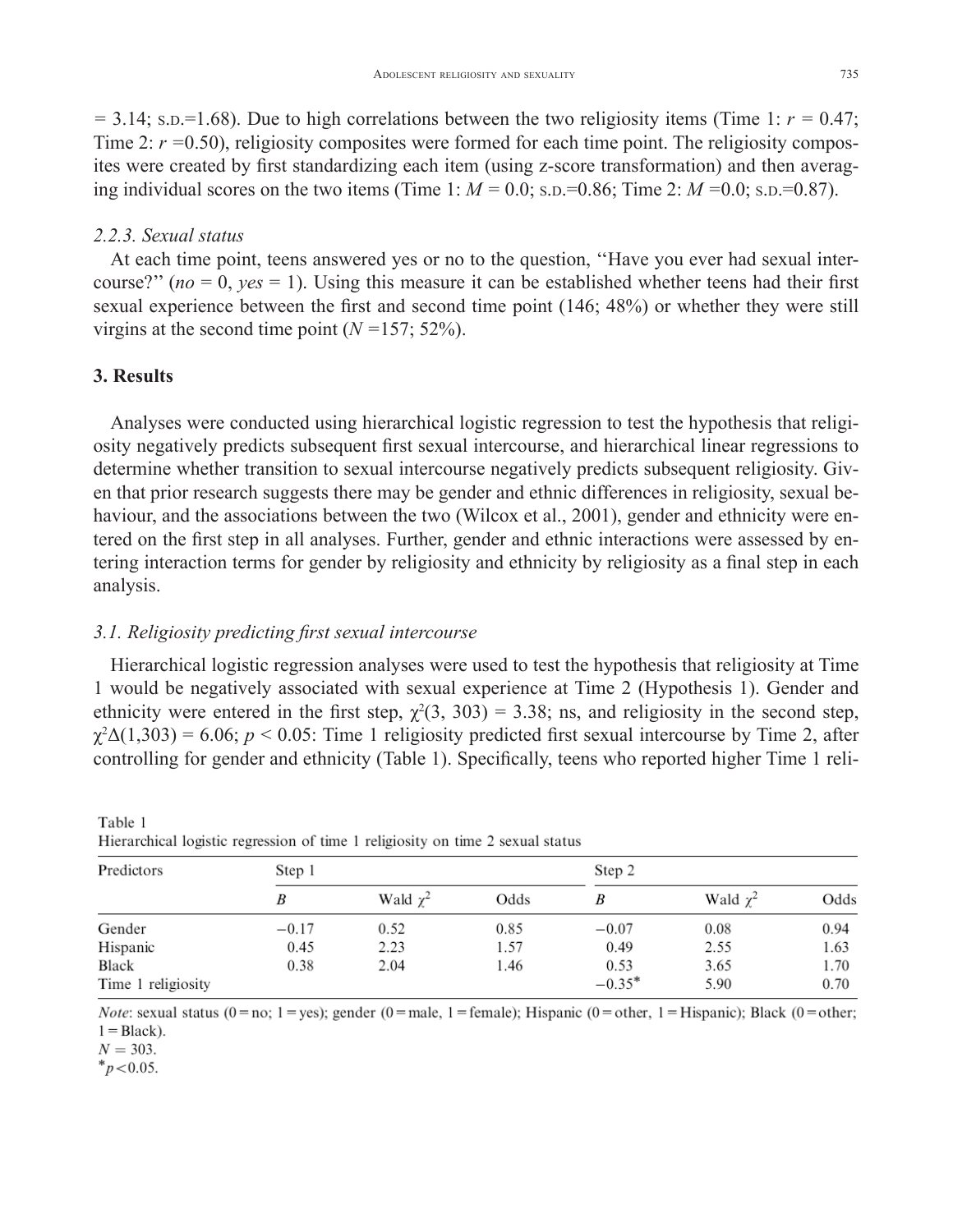giosity were less likely to report sexual experience at Time 2 than those who reported lower religiosity. In the third step, interaction terms were entered for ethnicity by Time 1 religiosity and gender by Time 1 religiosity. None of the interaction terms was significant, and the step did not account for a significant amount of variance; hence, it was not included in the final model. Thus, relations between Time 1 religiosity and Time 2 sexual status did not differ significantly by gender or ethnicity. Although the second step of the model was significant, due to the low contribution of gender and ethnicity the final model accounted for a non-significant amount of variance,  $\chi^2$ (4, 303)  $= 9.44$ ;  $p < 0.10$ .

## *3.2. Sexual experience predicting subsequent religiosity*

To examine the hypothesis that transition to sexual activity would be negatively associated with Time 2 religiosity (Hypothesis 2), linear regression analyses were utilized to predict Time 2 religiosity from transition to sex, controlling for gender, ethnicity, and initial levels of religiosity. Gender, ethnicity, and Time 1 religiosity were entered on the first step,  $F(4, 298) = 43.63$ ;  $p < 0.001$ ; and first sexual intercourse was entered on the second step,  $F(1, 297) = 0.86$ ; ns. Transition to sexual activity between Time 1 and Time 2 did not significantly predict later religiosity (Table 2). Interaction terms for gender by Time 2 sexual status and ethnicity by Time 2 sexual status were entered in step three. There were no significant gender and ethnic interactions, and the step did not significantly increase the amount of variance accounted for; thus, this step was omitted from the final model. Largely due to the addition of prior religiosity ( $b = 0.57$ ; po $0.001$ ), the final model accounted for a significant amount of variance,  $F(5, 297) = 35.06$ ;  $p < .001$ .

## **4. Discussion**

In this 2-year longitudinal analysis, bi-directional linkages between religiosity and first sexual intercourse were examined using a sample of 15–16 year old virgins at Time 1. The longitudinal nature of this study, and the large, ethnically diverse sample provided an excellent opportunity

| Predictors           | Step 1  |      |         | Step 2  |      |         |  |  |  |
|----------------------|---------|------|---------|---------|------|---------|--|--|--|
|                      | B       | SЕ   | Beta    | B       | SЕ   | Beta    |  |  |  |
| Gender               | 0.04    | 0.08 | 0.02    | 0.04    | 0.08 | 0.02    |  |  |  |
| Hispanic             | 0.06    | 0.10 | 0.03    | 0.07    | 0.11 | 0.03    |  |  |  |
| Black                | 0.18    | 0.09 | 0.10    | 0.19    | 0.09 | 0.10    |  |  |  |
| Time 1 religiosity   | $0.58*$ | 0.05 | $0.58*$ | $0.58*$ | 0.05 | $0.57*$ |  |  |  |
| Time 2 sexual status |         |      |         | $-0.07$ | 0.08 | $-0.04$ |  |  |  |

Table 2 Hierarchical regression of time 2 sexual status on time 2 religiosity

*Note*: sexual status ( $0 = no$ ;  $1 = yes$ ); gender ( $0 = male$ ,  $1 = female$ ); Hispanic ( $0 = other$ ,  $1 = Hispanic$ ); Black ( $0 = other$ ;  $1 = Black$ ).

 $N = 303.$ 

 $*_{p<0.05}$ .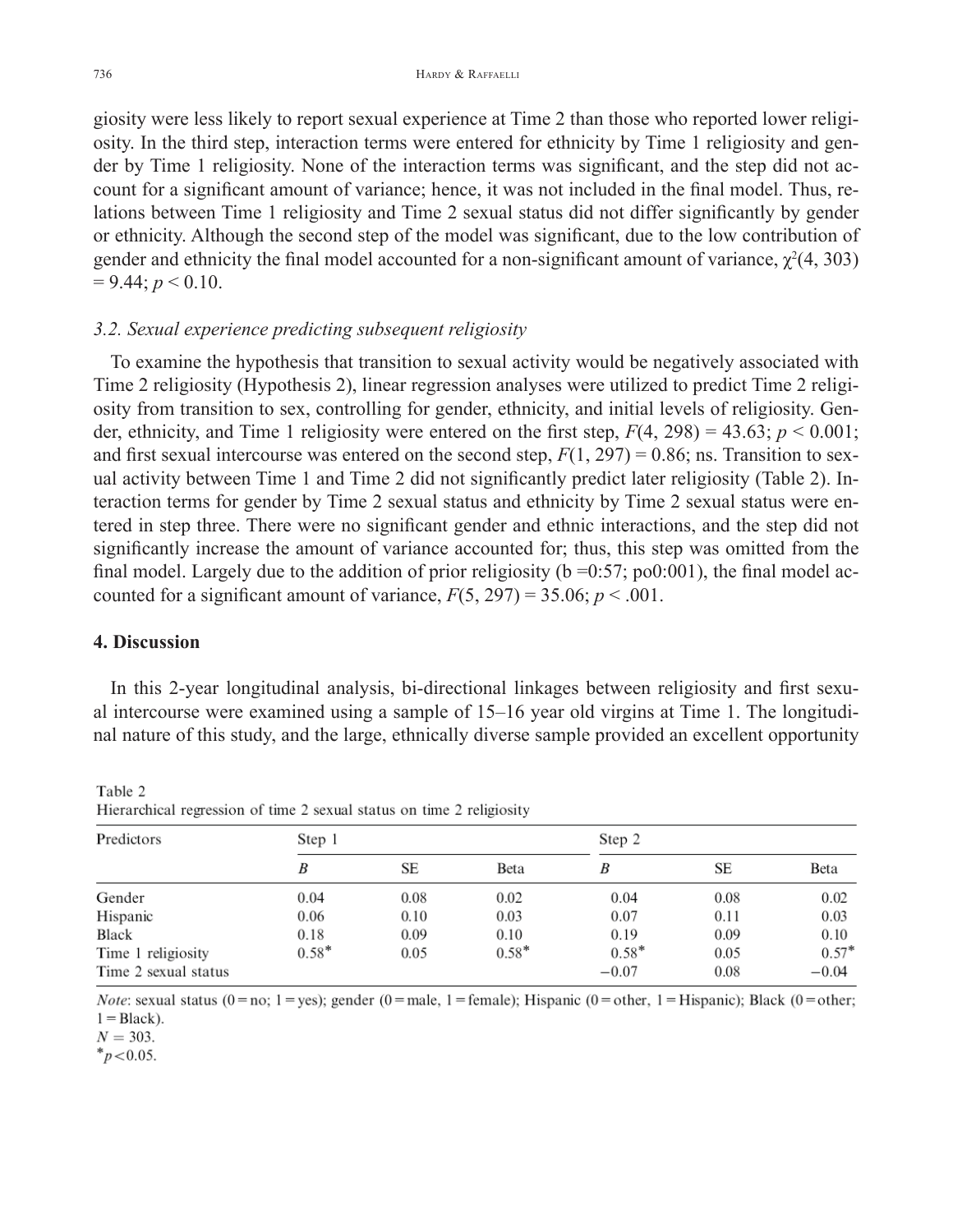to add to the limited literature on bi-directionality between teen religiosity and sexuality. Results yielded support for the hypothesis that religiosity may help delay first sexual intercourse, and this effect did not differ according to gender or ethnicity. Specifically, higher religiosity at 15–16 years was significantly associated with still being a virgin 2 years later. On the other hand, the hypothesis that becoming sexually active might influence subsequent religiosity was not supported.

The finding that religiosity was associated with postponed first sexual intercourse is consistent with prior research. Of the existing studies that have utilized similar measures of religiosity, most have found higher religiosity to be related to delayed first sexual intercourse or lower likelihood of sexual experience (Cvetkovich & Grote, 1980; Thornton & Camburn, 1989; Neumark-Sztainer, Story, French, & Resnick, 1997; Perkins, Luster, Villarruel, & Small, 1998; Bearman & Brückner, 2001; Meier, 2003). Given that many of these past studies have been cross-sectional, the current longitudinal results bolster the notion that religiosity can act as a ''protective factor'' against teen sexual intercourse.

Contrary to expectations, there was no evidence of a reciprocal effect of first sexual intercourse on subsequent religiosity. That is, teens who had their first sexual intercourse between the two study time points did not show a significant reduction in religiosity, although such a reduction was predicted based on (cognitive dissonance and social control) theories and past cross-sectional findings. Two prior studies have reported results that suggest teen sexuality might affect subsequent levels of religiosity (Thornton & Camburn, 1989; Benda & Corwyn, 1997). However, both were cross-sectional, limiting their ability to discern temporal ordering. A recent longitudinal study, on the other hand, found no support for teen sexuality influencing religiosity (Meier, 2003). Similar to Meier's (2003) analysis, the present study controlled for prior religiosity and prior sexual behaviour, thus allowing for better examination of temporal order. Both studies found that transition to sexuality, when controlling for prior sexual behaviour and religiosity, does not predict a change in religiosity. Thus, differences in research methodology may at least partially account for differences in findings.

There are several limitations to this study that provide opportunities for future research. First, although the study was longitudinal, causality cannot be firmly established. For example, religiosity might not lead teens to postpone sexual intercourse; rather, some third variable, such as temperamental differences related to risk-preference, may be responsible for both high importance placed on religion and delayed first sexual intercourse (Miller & Hoffman, 1995; Kowaleski-Jones & Mott, 1998). Future studies should include variables such as these in order to help rule out alternative explanations for the religion-sexual behaviour association. Second, this study involved only two time points, 2 years apart. A longitudinal study with two time points is better than a cross-sectional one, but causal ordering of events (i.e. changes in religious and sexual behaviour) can be better assessed the more time points that are included, and the closer they are together. It is possible that fairly dramatic changes in behaviours and attitudes can occur over a 2-year period, and these changes may be better identified if multiple, frequent measurements are taken. Third, this study only involved a two-item composite measure of religiosity. Given that religiosity is a fairly complex phenomenon, utilization of more sophisticated measures (such as Gorsuch & McPherson's (1989) measure of intrinsic/extrinsic religiosity) may lead to clearer results. Lastly, the analytic sample was limited to teens who were virgins at the initial time point, leading to the exclusion of 40% of the original sample of 15–16 year olds. Although this allowed for the control of pri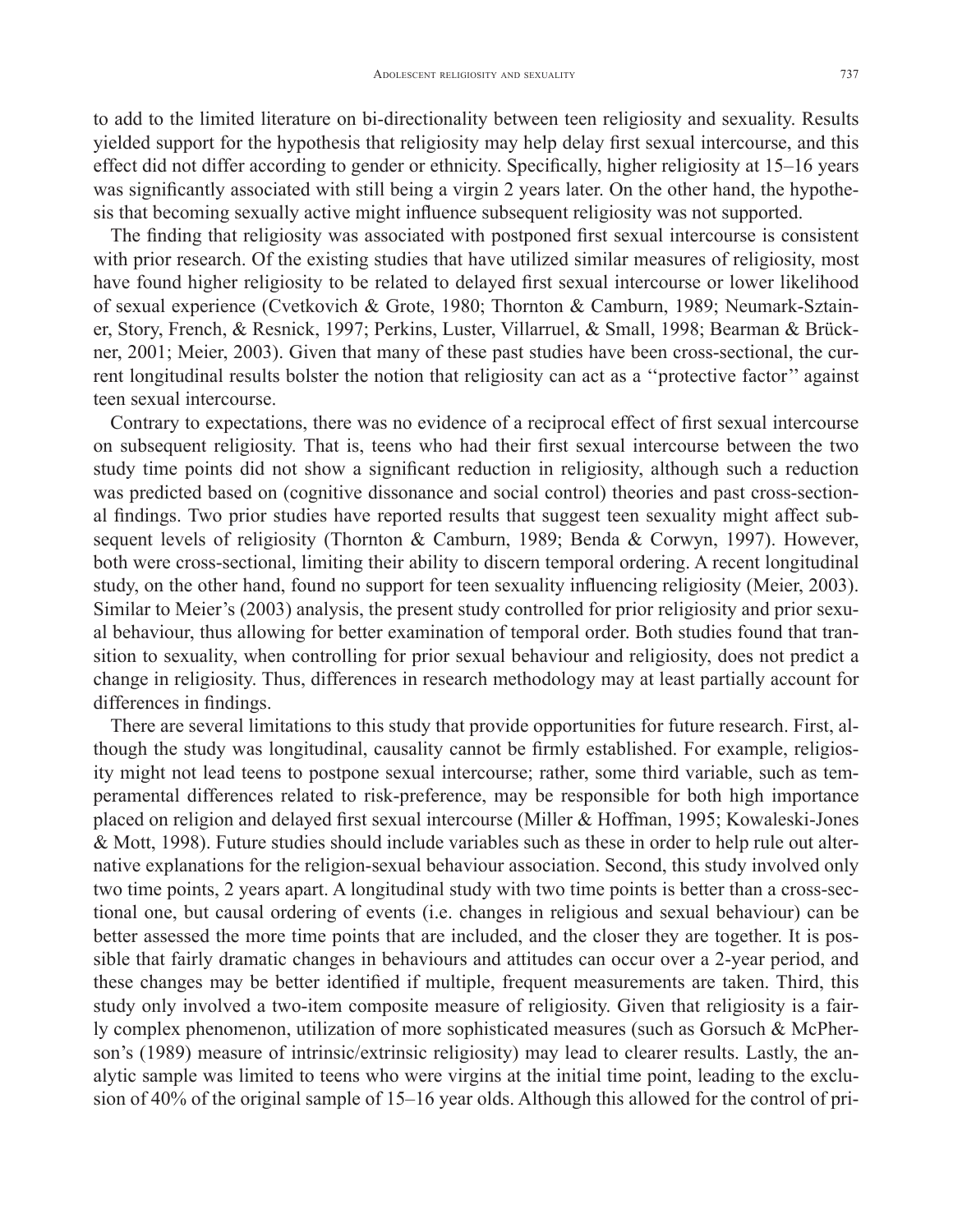or sexual experience, it resulted in a sample that is likely less representative of adolescents nationwide, and does not provide information about linkages between religiosity and sexuality among teens who begin having sex during early adolescence.

Despite these limitations, the current findings add to a growing literature suggesting that religiosity is associated with delayed sexual involvement. Future research should focus on elucidating the mechanisms that underlie this association in order to clarify the processes that link religiosity and sexuality. It is conceivable that once these mechanisms become clearer, information will be available for the development of interventions from a variety of perspectives (e.g. programs to help teens postpone sexual activity and reduce sexual risk-taking), including programs that are not religion-based. For example, some research suggests that religion might influence sexual behaviour by affecting attitudes towards sex, such that teens with more conservative sexual attitudes engage in lower levels of sexual risk-taking (Meier, 2003). Although an intervention to promote religiosity among teens would undoubtedly be controversial, attempts to change attitudes and beliefs regarding sexuality (e.g. promoting individual and group norms that discourage early sexual involvement) are typically accepted (for a review, see Kirby, 2001). As scholars uncover more of the intricacies of the religion-sex association, they will gain more of an understanding of how, why, and in what situations religiosity and sexuality are related. A clearer picture of the relations between adolescent religiosity and sexual behaviour has the potential to provide valuable insight into how to promote responsible and healthy sexuality among all teenagers.

#### **Acknowledgements**

The authors thank Lisa Crockett and Brian Wilcox for their comments on several earlier drafts. The authors also appreciate the statistical and methodological consultation offered by Calvin Garbin. This research was funded by a grant to M. Raffaelli and L. J. Crockett from the National Institutes of Mental Health (1-RO1-MH62977-02).

#### **References**

- Bearman, P. S., & Brückner, H. (2001). Promising the future: Virginity pledges and the transition to first intercourse. *American Journal of Sociology, 106,* 859–912.
- Benda, B. B., & Corwyn, R. F. (1997). A test of a model with reciprocal effects between religiosity and various forms of delinquency using 2-stage least-squares regression. *Journal of Social Services Research, 22*, 27– 52.
- Centers for Disease Control and Prevention (2000). *Tracking the hidden epidemics: Trends in STD's in the United States.* Washington, DC.
- Crockett, L. J., Bingham, C. R., Chopak, J. S., & Vicary, J. R. (1996). Timing of first sexual intercourse: The role of social control, social learning, and problem behavior. *Journal of Youth and Adolescence, 25,* 89– 111.
- Cvetkovich, G., & Grote, C. (1980). Psychosocial development and the social problem of teenage illegitimacy. In C. Chilman (Ed.), *Adolescent pregnancy and childbearing* (pp. 15–41). Washington, DC: US Government Printing Office.
- Durkheim, E. (1951). *Suicide*. New York: The Free Press (Original work published in 1897).